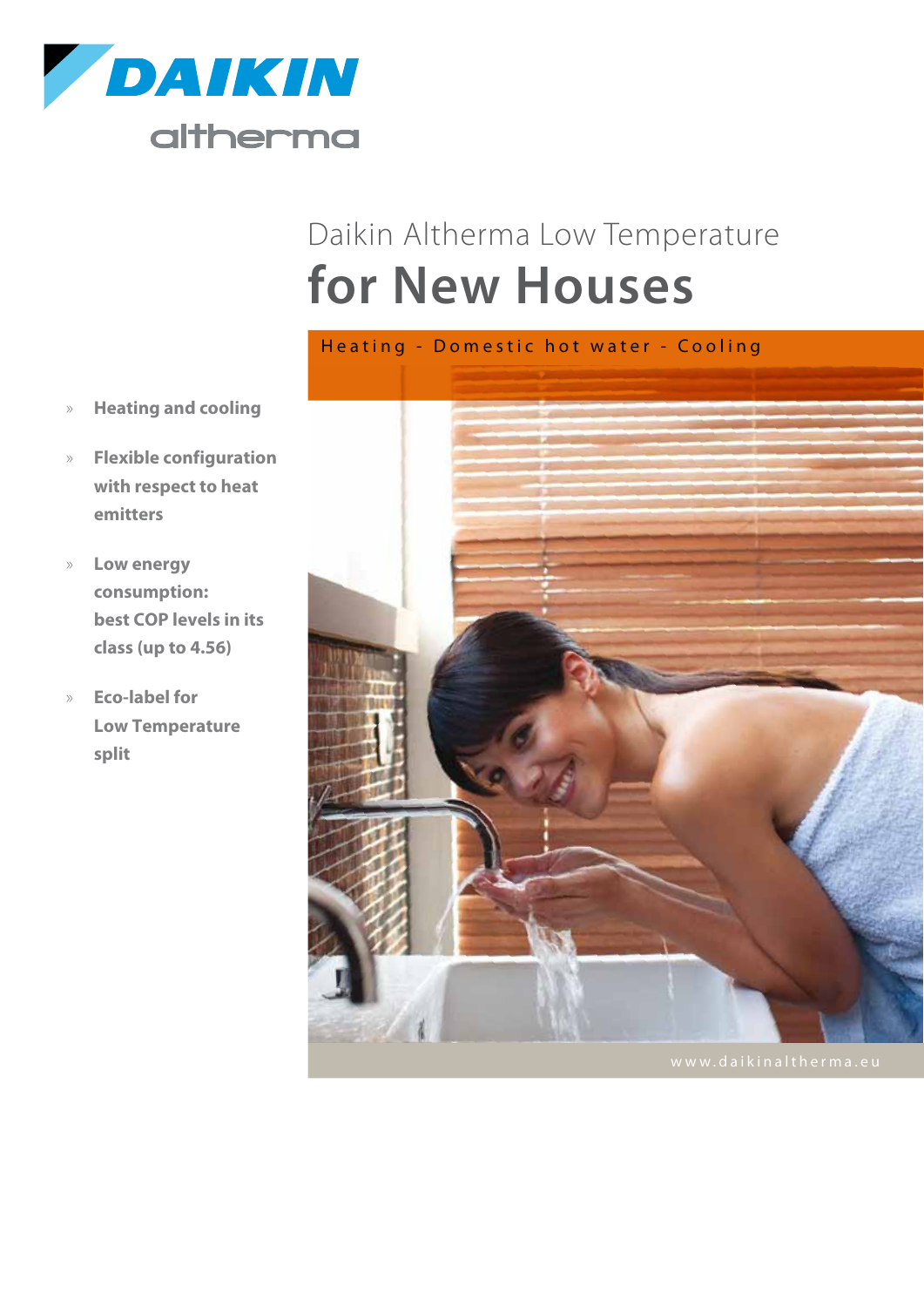## Daikin Altherma FOR NEW HOUSES Low Temperature

### Choose your air to water heat pump

#### **A1/** OUTDOOR UNIT : an efficient use of energy from the air

Daikin Altherma uses a natural source of energy. The **outdoor unit** extracts heat from the outside air and raises its temperature to a level high enough to supply heating. This heat is then transferred to the indoor unit through refrigerant pipes. The compact outdoor unit is easily installed and, as no drilling or excavation work is required, it can also be installed in flats and apartments.

#### **A2 /** Indoor unit: the heart of the Daikin Altherma system

The **indoor unit** heats the water that circulates through low temperature radiators, floor heating systems or fan coil units and also provides domestic hot water. If you opt for the combination of heating and cooling, then the indoor unit can also decrease the water temperature to distribute a refreshing coolness.

#### **Available capacities for Daikin Altherma Low Temperature Split**

indoor unit / outdoor unit: EKHBH-B / ER(H/L)Q-B heating capacity: 5.75 ~16.05 kW indoor unit / outdoor unit: EKHBX-B / ER(H/L)Q-B heating capacity: 5.57 ~16.05 kW cooling capacity:7.20~ 16.76 kW

### **A/** SPLIT system: **B/** Monobloc outdoor unit: all in one

In addition to Daikin Altherma outdoor and indoor unit systems, Daikin has introduced a monobloc version in which **all hydraulic parts are located within the outdoor unit.** In this system the water pipes, rather than refrigerant lines, run indoors from the outdoor unit. The monobloc can be used for both heating and cooling and is connectable directly to your heat emitters.

#### **Available capacities for Daikin Altherma Low Temperature Monobloc**

ED(H/L)Q-B heating: 11.2 ~16.00 kW EB(H/L)Q-B heating capacity: 11.2 ~16.00 kW cooling capacity: 12.85 ~16.73 kW

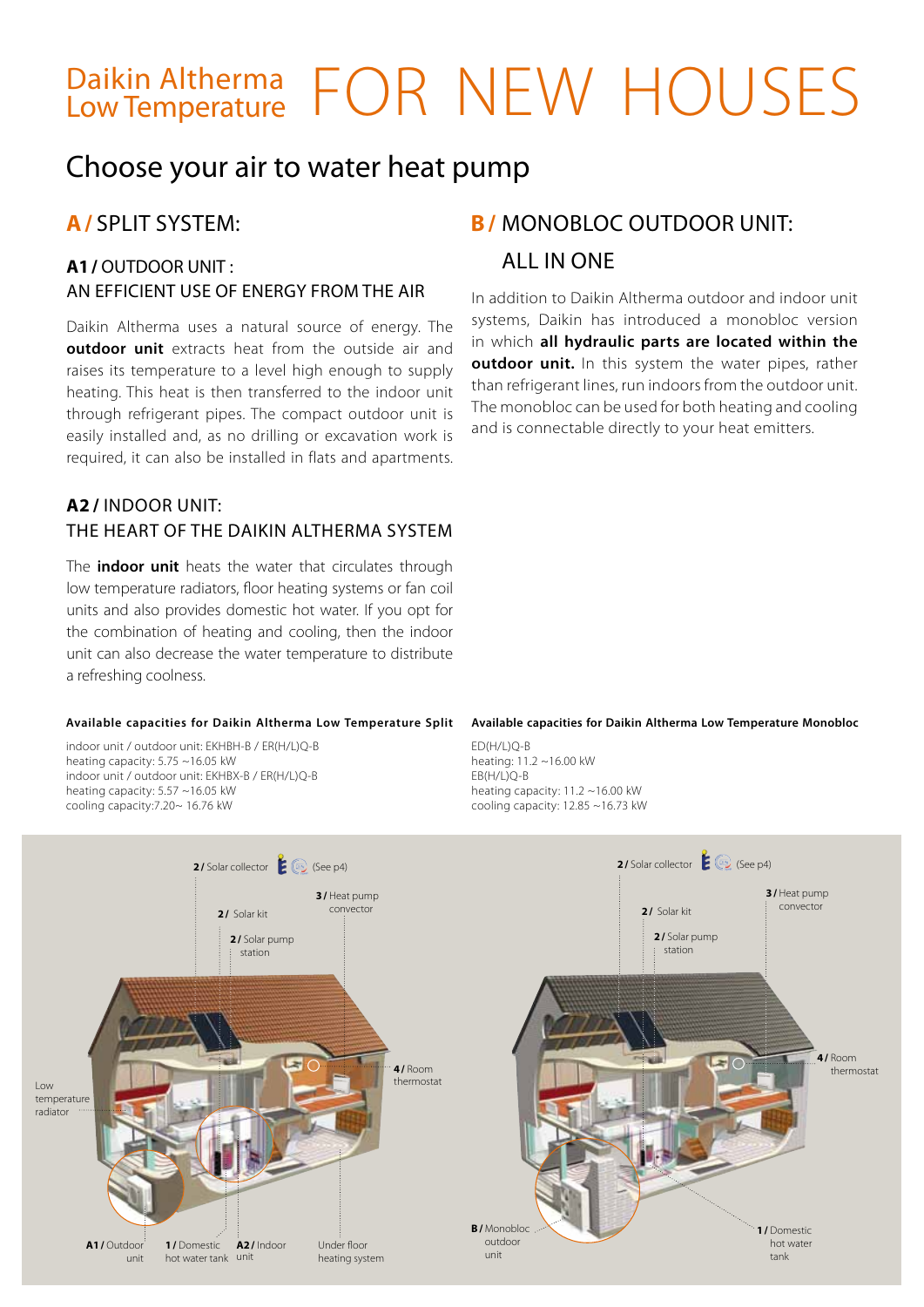### EXTRA COMFORT

#### **1 /** Domestic hot water tank

For your domestic hot water, the unique lay-out and special placement of the system components maximise energy efficiency. The water inside the storage tank is primarily warmed up by thermal energy from the outside air, thanks to a heat exchanger connected to the heat pump. However, an additional electrical heating element in the domestic water tank can take care of extra heat required in the shower, tub or sink. At necessary intervals the water is automatically heated to 70°C to prevent the risk of bacteria growth. With Daikin Altherma you can enjoy delightfully warm and perfectly safe water at all times. Depending on the daily consumption of hot water, Daikin domestic hot water tanks are available in different sizes.

#### **2 /** SOLAR system

For even greater efficiency and cost savings, Daikin offers you a complete solar system. This will provide you with up to 70% of the energy needed to produce all your domestic hot water. The high-efficiency collectors transfer all the shortwave solar radiation into heat as a result of their highly selective coating. The collectors can be mounted on the roof tiles. The solar kit controller and pump station provide the transfer of solar heat to the Daikin domestic hot water tank via an external heat exchanger. In contrast to tanks with two heat exchangers, this system allows the entire content of the tank to be efficiently heated with solar heat and, if necessary, with heat pump energy.

#### **3 /** heating system

Several different types of systems are available to heat your home, and Daikin Altherma is compatible with all of them. You can choose between under floor heating, low temperature radiators, a heat pump convector or regular fan coil units.

NEW The **heat pump convector** is much more than a fan coil unit or any other heat emitter. The heat pump convector can provide both heating and cooling if required and obtains optimal energy efficiency when connected to a Daikin Altherma Low Temperature system. With an interlink function, the heat pump convector is able to emit the required levels of heat at low leaving water temperatures, while retaining a modest size. The heat pump convector improves efficiency by approximately 25% compared to a heating system that combines under floor heating and regular fan coil units. The heat pump convector can easily replace existing heat emitters, thanks to its plug and play installation.

#### **4 /** ROOM THERMOSTAT

With the wired or wireless room thermostat\*, the ideal temperature can be easily, quickly and conveniently regulated. An external sensor (EKRTETS) can be placed between the under floor heating and the floor, as an option to the wireless room thermostat. It allows for more precise measurement and can regulate the comfort level of your customer even more optimally and energy efficiently.

\*EKRTW for wired wall-mounting and EKRTR for the wireless type.